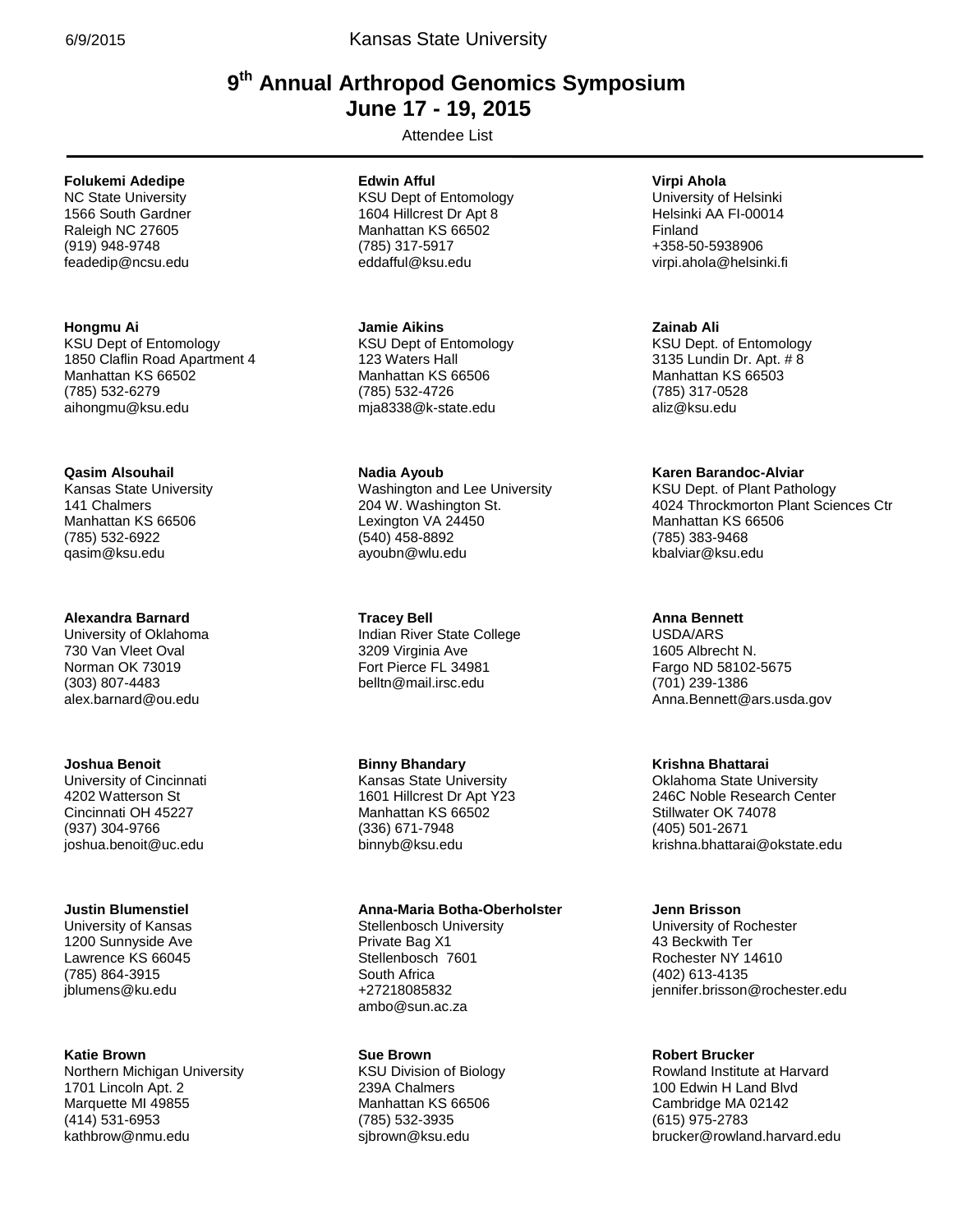**Lisa Brummett**

Kansas State University 141 Chalmers Hall Manhattan KS 66506 (785) 532-6922 lmbrumme@ksu.edu

#### **Mary Chaffee**

University of Rochester 1043 Emerson St., Apt A Rochester NY 14606 (989) 350-0857 mary.chaffee@rochester.edu

#### **Zhaorigetu Chen**

Kansas State University 123 Waters Hall Manhattan KS 66502 (785) 532-4726 jorigtoo@ksu.edu

#### **Bonirath Chhay**

Harvard College 1225 Harvard Yard Mail Ctr Cambridge MA 02138 (401) 919-2573 bonirathchhay@college.harvard.edu

### **Fu-Chyun Chu**

NC State University Campus Box 7613 Raleigh NC 27695 (919) 513-3966 fchu@ncsu.edu

#### **Thomas Clarke**

Washington and Lee University 204 W Washington St Lexington VA 24450 (919) 302-0882 toby.h.clarke@gmail.com

#### **Christopher Cordola**

Indian River State College 3209 Virginia Ave Fort Pierce FL 34981 chriscor96c@aol.com

### **Chris Cunningham**

University of Georgia 120 Green St Athens GA 30602 (706) 542-8960 cbc83@uga.edu

#### **Gregor Bucher**

Georg-August-University Justus-von-Liebig-Weg 11 Göttingen 37077 **Germany** +49551 395426 gbucher1@uni-goettingen.de

### **Richard Challis**

University of Edinburgh Room G10 Ashworth Laboratories Edinburgh EH9 3FL United Kingdom 07840668098 richard.challis@ed.ac.uk

### **Xiaoyan Cheng**

KSU Dept of Entomology 021 Waters Hall Manhattan KS 66506 (785) 532-4718 xycheng@ksu.edu

### **Christopher Childers**

USDA ARS NAL 10301 Baltimore Avenue Beltsville MD 20705 (301) 504-9818 christopher.childers@ars.usda.gov

# **Elizabeth Cieniewicz**

Cornell University Ithaca NY 14850 Ejc238@cornell.edu

### **Rollie Clem**

KSU Division of Biology Ackert Hall Manhattan KS 66506 (785) 532-3172 rclem@ksu.edu

# **Cathy Coutu**

Agriculture and Agri-Food Canada 107 Science Place Saskatoon SK S7N 0X2 Canada (306) 385-9428 cathy.coutu@agr.gc.ca

#### **John Davey**

University of Cambridge Chris Jiggins Lab, Downing St. Cambridge CB2 3EJ United Kingdom +44 (0) 1223 769 022 jd626@cam.ac.uk

# **Xiaolong Cao**

Oklahoma State University 246C Noble Research Ctr Stillwater OK 74078 (405) 744-4110 xiaolong.cao@okstate.edu

### **Crystal Chaw**

University of California, Riverside Department of Biology Riverside CA 92521 (951) 827-7323 rcrystal@ucr.edu

#### **Laurynne Chetelat**

University of California Davis 4400 Solano Park Circle #1513 Davis CA 95616 (530) 400-2275 lnchetelat@ucdavis.edu

#### **Ariel Chipman**

The Hebrew University Dept. of Ecology Evolution & Behavior Jerusalem 91904 Israel (202) 751-9521 ariel.chipman@huji.ac.il

### **Michelle Cilia**

USDA-ARS Ithaca NY (607) 254-5453 mlc68@cornell.edu

### **Jeff Cole**

University of Kansas 1450 Jayhawk Blvd Lawrence KS 66045 (301) 404-2743 jamie.r.walters@gmail.com

### **Jacob Crawford**

Univ of California Berkeley 3060 Valley Life Sciences Bldg #4134 Berkely CA 94720-3140 (510) 643-0060 j.crawford@berkeley.edu

#### **Victoria Davidson**

KSU College of Arts and Sciences 1540 Waterford Pl. Apt 6 Manhattan KS 66502 (785) 466-1999 victorea@ksu.edu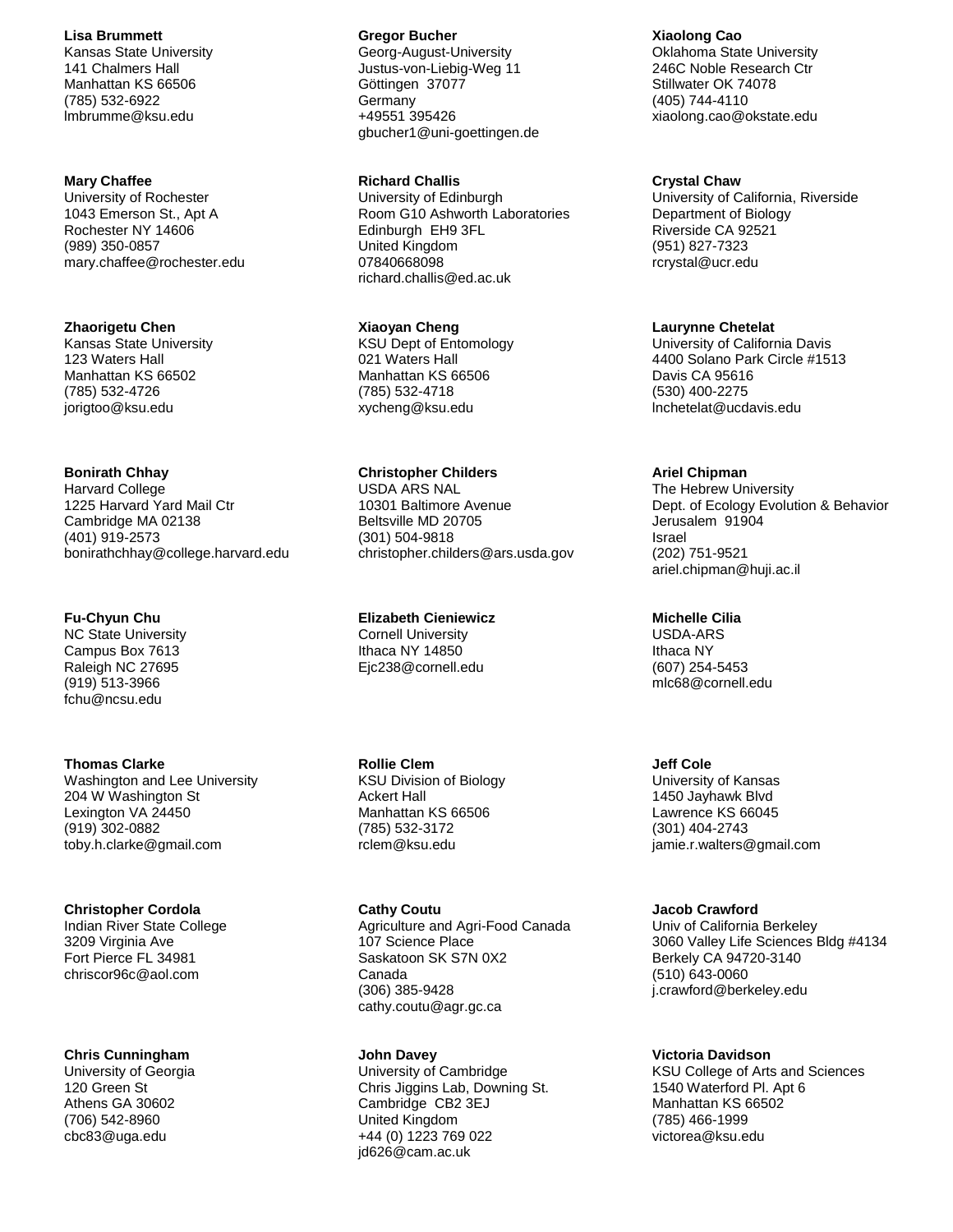**Tom D'Elia**

Indian River State College 3209 Virginia Ave Ft. Pierce FL 34981 (772) 462-7492 tdelia@irsc.edu

#### **Shengzhang Dong**

University of Missouri 209D Connaway Hall Columbia MO 65211 (573) 814-9395 dongs@missouri.edu

**Chen Du** Kansas State university 1410 Watson pl. Apt 12 Manhattan KS 66506 (785) 304-5299 cdu@ksu.edu

**Alex Erwin** University of Kansas 17749 21st St Lawrence KS 66044 (417) 631-6645 a312e318@ku.edu

# **Elizabeth Everman**

KSU Division of Biology 17806 Thomans Lane Rd Smithville MO 64089 (816) 665-8418 evermane@ksu.edu

#### **Philip Freda**

Kansas State University 123 W. Waters Hall Manhattan KS 66506 (785) 532-6136 pfreda@ksu.edu

**Megan Fritz**

NC State University 1550 Thomas Hall Raleigh NC 27607 (919) 515-1651 mlfritz@ncsu.edu

### **Premchand Gandra**

Dow Agrosciences 9330 Zionsville Rd Indianapolis IN 46268 (317) 410-1997 pgandra@dow.com

**Jeff Demuth** The Univ. of Texas Arlington 501 S Nedderman Dr Arlington TX 76019 (817) 272-2653 jpdemuth@uta.edu

**Martin Donnelly**

Liverpool School of Tropical Medicine and the Welcome Trust Sanger Institute Pembroke Place Liverpool L3 5QA United Kingdom Martin.Donnelly@lstmed.ac.uk

**Kim Duong** University of Kentucky 101 THM Building Lexington KY 40507 (503) 780-9059 kim.duong@uky.edu

**Jay Evans** USDA-ARS BARC-E Bldg 476 Beltsville MD 20705 (301) 504-5143 jay.evans@ars.usda.gov

**Honglin Feng** University of Miami Rm253, 1301 Memorial Dr. Coral Gables FL 33146 (786) 564-5097 h.feng1984@gmail.com

# **Kenlee Friesen**

USDA, ARS 1515 College Ave Manhattan KS 66502 (785) 776-2756 ken.friesen@ars.usda.gov

**Jinping Fu** Kansas State University 2224 Prairie Glen Pl. Manhattan KS 66502 (785) 317-8359 jinping@ksu.edu

**Jessica Garb** University of Massachusetts Lowell 198 Riverside Street Lowell MA 01854 (978) 934-2899 Jessica\_Garb@uml.edu

**Neal Dittmer** KSU Dept. of Biochemistry 141 Chalmers Hall Manhattan KS 66506 (785) 532-6922 ndittmer@ksu.edu

**Eddy Dowle** KSU Dept of Entomology 123 Waters Hall Manhattan KS 66506 (785) 317-4096 eddydowle@ksu.edu

**Scott Emrich** University of Notre Dame 211B Cushing Hall Notre Dame IN 46556 (574) 631-0353 semrich@nd.edu

**Sunny Evans**

Oklahoma State University 1800 W Lakeview Rd, A3 Stillwater OK 74075 (405) 338-5982 ejessis@okstate.edu

**Alexander Franz**

University of Missouri 303 Connaway Hall Columbia MO 65211 (573) 884-2635 franza@missouri.edu

### **Kristina Friesen**

USDA ARS Rm 137 Keim Hall Lincoln NE 68583 (402) 472-3985 kristina.friesen@ars.usda.gov

**Cory Gall** 1285 SW Center St., Cottage D Pullman WA 99163 (757) 672-0960 gall.cory@gmail.com

**Scott Geib** USDA-ARS-PBARC 64 Nowelo Street Hilo HI 96720 (808) 959-4335 scott.geib@ars.usda.gov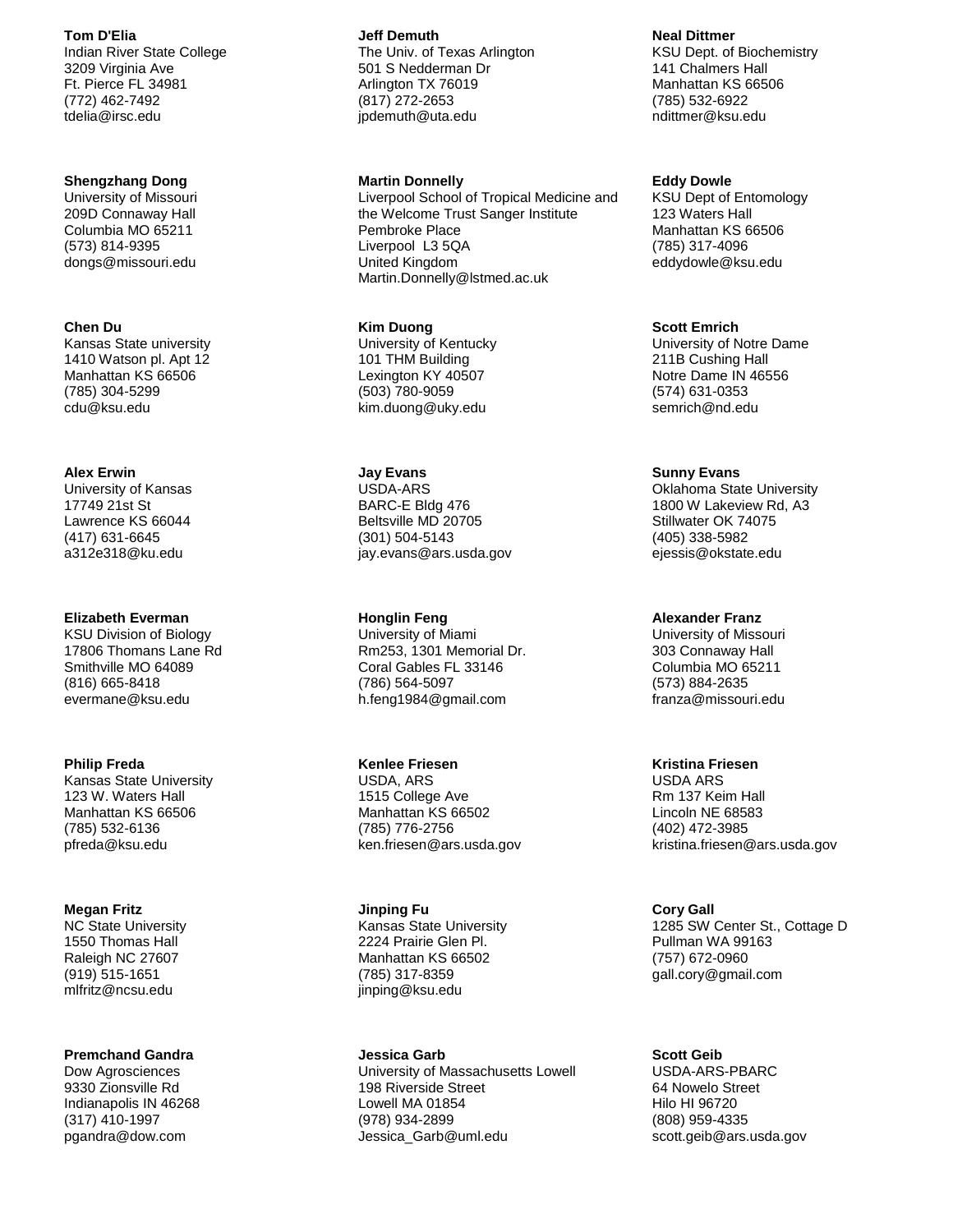**Rosemary Gillespie** University of California 201 Wellman Hall

Berkeley CA 94720-3114 (510) 642-3445 gillespie@berkeley.edu

#### **Maureen Gorman**

KSU Dept. of Biochemistry 141 Chalmers Manhattan KS 66506 (785) 532-6922 mgorman@ksu.edu

#### **Nicole Gutzmann**

NC State University 1549 Thomas Hall Raleigh NC 27606 (919) 515-1649 negutzma@ncsu.edu

### **Darren Hagen**

University of Missouri S134C ASRC Columbia MO 65211 (573) 884-7423 hagende@missouri.edu

### **Shawn Hanrahan**

Texas A&M University 305 Boyett St. Apt. 1 College Station TX 77840 (979) 324-5839 shawnhanrahan@tamu.edu

### **Kris Hartzer**

USDA 1515 College Ave Manhattan KS 66502 (785) 776-2762 kris.hartzer@ars.usda.gov

# **Yan He**

Oklahoma State University 87 South University Pl., Apt.11 Stillwater OK 74075 (405) 714-2875 yanhe@okstate.edu

### **Michael Herman**

KSU Division of Biology Ackert Hall Manhattan KS 66506-4901 (785) 532-6741 mherman@ksu.edu

### **Jennifer Gleason** University of Kansas Haworth Hall 6006 Lawrence KS 66045 (785) 864-5858

### **Nathaniel Grubbs**

jgleason@ku.edu

NC State University 100 Dirieux Pl Raleigh NC 27695 (919) 513-3966 npgrubbs@ncsu.edu

**Sue Haas** USDA-ARS-PA-CGAHR-SPIERU 1515 College Ave. Manhattan KS 66502 (785) 556-0870 Merrilee.Haas@ars.usda.gov

**Alfred Handler** USDA-ARS 1700 SW 23rd Dr Gainesville FL 32608 (352) 374-5793 ahandler@ufl.edu

# **Derrick Harms**

University of Kansas 1450 Jayhawk Blvd Lawrence KS 66045 (785) 864-4214 derrickharms@gmail.com

# **David Hawthorne**

University of Maryland 4112 Plant Sciences Building College Park MD 20742-0001 (301) 405-2401 djh@umd.edu

# **Matt Heerman**

KSU Dept. of Biochemistry 1701 Hillcrest Apt 5 Manhattan KS 66502 (785) 313-2491 mch7766@ksu.edu

# **Nic Herndon**

Kansas State University 116 Ackert Hall Manhattan KS 66506 (785) 532-6347 nherndon@ksu.edu

**Marian Goldsmith**

University of Rhode Island CBLS 120 Flagg Rd Kingston RI 02881 (401) 874-2637 mki101@etal.uri.edu

### **Julian Gutekunst**

German Cancer Research Center Im Neuenheimer Feld 580 Heidelberg 69120 Germany +496221423804 j.gutekunst@dkfz-heidelberg.de

# **Kevin Hackett**

USDA-ARS 5601 Sunnyside Ave, Rm 4-2222 Beltsville MD 20705-5139 (301) 504-4680 Kevin.hackett@ars.usda.gov

# **Rob Haney**

University of Chicago 210 Brown Ave. Forest Park IL 60130 (708) 689-0900 robert.a.haney@gmail.com

# **Desiree Harpel**

University of Kansas 1307 Hampton Ct. #2 Lawrence KS 66049 (785) 813-3266 harpel156@ku.edu

### **Xuesong He**

Oklahoma State University 12 N University Pl., Apt. 10 Stillwater OK 74075 (405) 332-1125 xuesong.he@okstate.edu

### **Lucas Hemmer**

University of Kansas 1200 Sunnyside Ave. 7024 Lawrence KS 66045 (402) 920-0456 lhemmer@ku.edu

### **Heather Hines**

Pennsylvania State University 208 Mueller Labs University Park PA 16802 (814) 863-8830 hmh19@psu.edu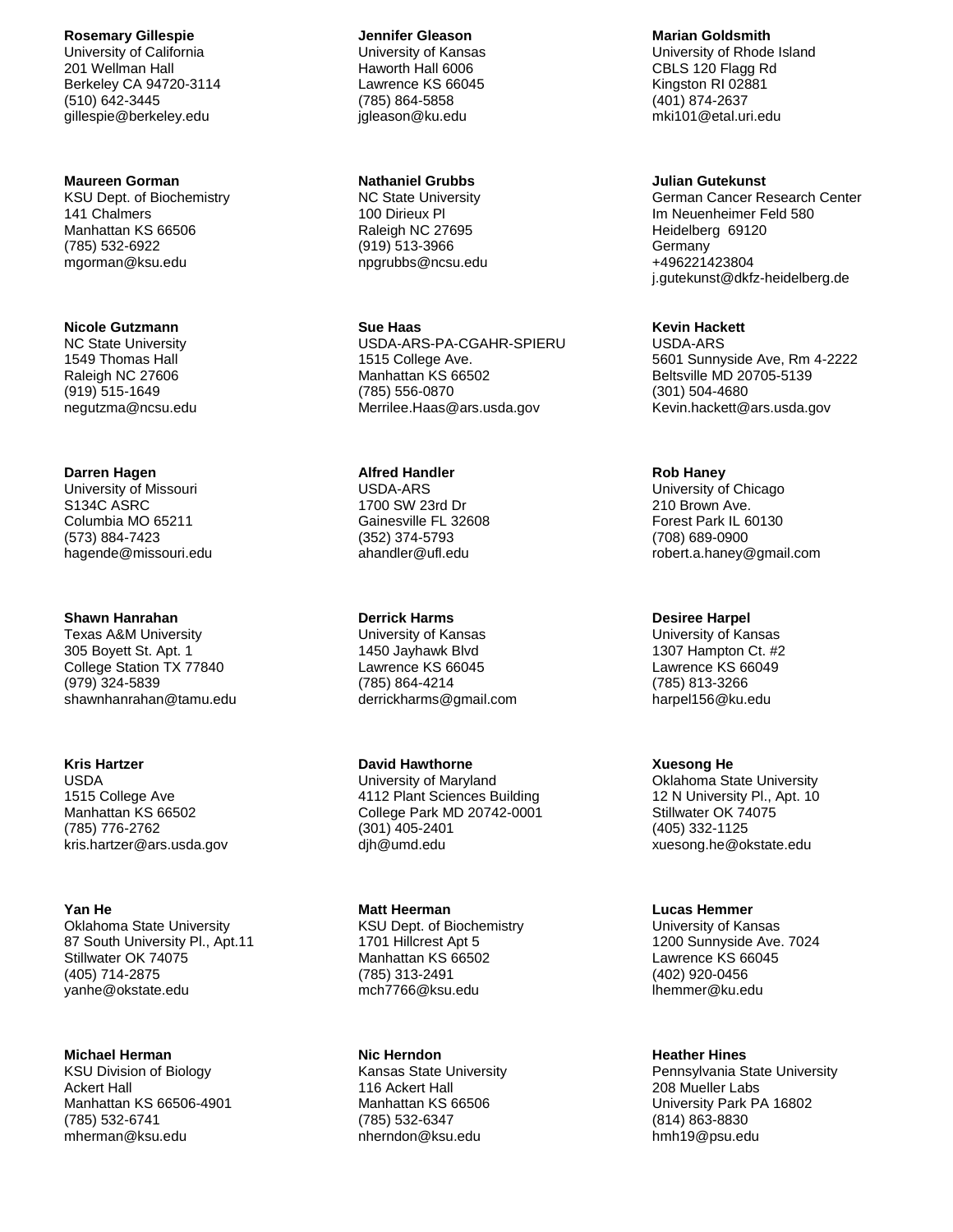**Carl Hjelmen** Texas A&M University Minne Belle Heep Room 410 College Station TX 77843-2475 (605) 254-2358 cehjelmen09@tamu.edu

### **Wayne Hunter**

USDA-ARS 2001 S Rock Rd Fort Pierce FL 34945 (772) 462-5814 wayne.hunter@ars.usda.gov

**Haobo Jiang** Oklahoma State University 127 NRC Stillwater OK 74078 (405) 744-9400 haobo.jiang@okstate.edu

**Silvia Justi** University of Vermont Marsh Life Science Bldg Rm 321 Burlington VT 05405 (802) 656-8321 silvinhajusti@gmail.com

**Donghun Kim** KSU Dept of Entomology 1600 Roof Dr. 212 Manhattan KS 66502 (979) 220-9849 kp5091@ksu.edu

**Linda Kothera** Centers for Disease Control & Prevention 3156 Rampart Road Fort Collins CO 80521 (970) 225-4216 lkothera@cdc.gov

**Sabrina Lehmann** Georg-August-University GZMB, Ernst Casparihaus Göttingen 37077 **Germany** (049) 0551 39-7037 slehman4@gwdg.de

**Marcé Lorenzen** NC State University NC-State University Raleigh NC 27695 (919) 513-7857 marce\_lorenzen@ncsu.edu

**Yingxia Hu** Oklahoma State University 246NRC Stillwater OK 74078 (405) 744-4110 florafan88@gmail.com

#### **Panagiotis Ioannidis**

University of Geneva 1 rue Michel Servet Geneva 1211 **Switzerland** +41766930538 panagiotis.ioannidis@unige.ch

**J. Spencer Johnston** Texas A&M University TAMU 2475 College Station TX 77843 (979) 845-8295 spencerj@tamu.edu

**Michael Kanost** KSU Dept. of Biochemistry 141 Chalmers Hall Manhattan KS 66506 (785) 532-6121 kanost@ksu.edu

**Yonggyun Kim** Andong National University 388 Songchun Andong 760-749 Korea +82-54-820-5638 hosanna@andong.ac.kr

**Angela Kruse** Cornell University Ithaca NY 14850 Ark253@cornell.edu

**Kathy Leonard** CGAHR/USDA

1515 College Ave. Manhattan KS 66502 (785) 776-2704 kathy.leonard@ars.usda.gov

**Becca Love** University of Notre Dame 357 Galvin Life Sciences Building Notre Dame IN 46556 (321) 508-3173 rlove1@nd.edu

**Mingya Huang** Monsanto 800 N Lindbergh Blvd St. Louis MO 63167 (636) 737-1650 mingya.g.huang@monsanto.com

**Allison Izsak**

Cornell University Ithaca NY 14850 Ai99@cornell.edu

**Tamsin Jones** Harvard University 16 Divinity Ave Cambridge MA 02138 (617) 496-1949 tjones01@fas.harvard.edu

#### **Asher Kantor**

University of Missouri 1021 Ashland Rd Apt. 905 Columbia MO 65201 (913) 481-7135 amkt33@mail.missouri.edu

**Boryana Koseva**

University of Kansas 1200 Sunnyside Ave Lawrence KS 66044 (660) 864-9103 boryana@ku.edu

### **Fabrice Legeai**

INRIA/Irisa Campus de Beaulieu Campus Beaulieu Rennes 35000 France 33.2.99.84.71.18 Fabrice.legeai@rennes.inra.fr

**Sijun Liu** Iowa State University #418 Science II Ames IA 50011 (515) 294-1815 sliu@iastate.edu

**Junbo Luan** Cornell University 101 Uptown Road, #13 Ithaca NY 14850 (607) 592-0219 jl2957@cornell.edu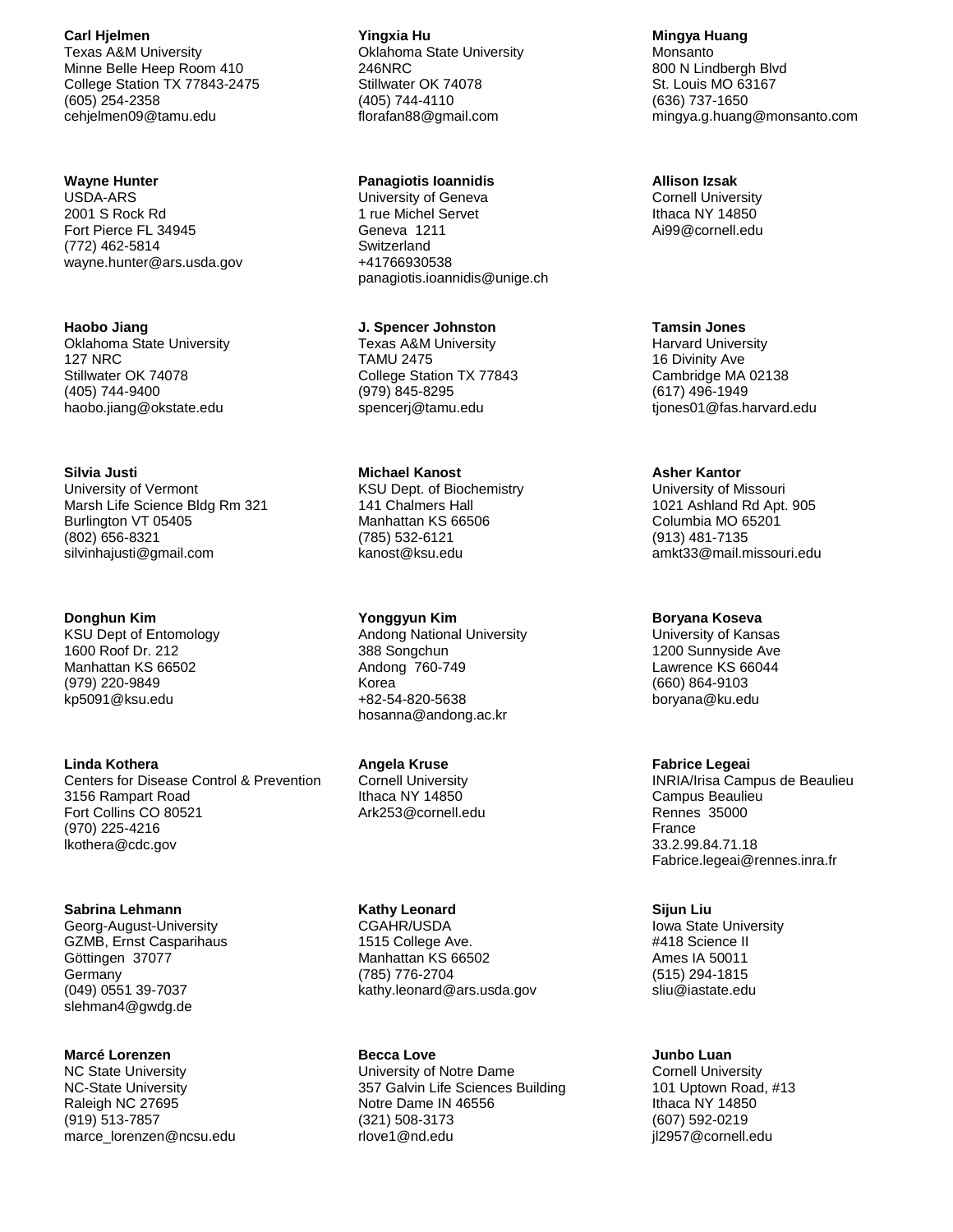**Frank Lyko** German Cancer Research Center Im Neuenheimer Feld 280 Heidelberg 69120 Germany f.lyko@dkfz.de

### **Duane McKenna**

University of Memphis 3774 Walker Ave Memphis TN 38152 (901) 678-1386 dmckenna@memphis.edu

### **Christine Merlin**

Texas A&M Univeristy Biological Sci Bldg E Rm 118D College Station TX 77843-3258 (979) 845-3655 cmerlin@bio.tamu.edu

#### **Jeremy Miller**

Washington and Lee University 204 West Washington Street Lexington VA 24450 (540) 458-8891 millerj16@mail.wlu.edu

### **Armin Moczek**

Indiana University 1001 E 3rd St Bloomington IN 47405-7005 armin@indiana.edu

### **Ted Morgan**

KSU Division of Biology 232 Ackert Hall Manhattan KS 66506 (785) 532-6126 tjmorgan@ksu.edu

#### **Moni Munoz-Torres**

Lawrence Berkeley National Laboratory 2800 Mitchell Dr. Ste 100 Walnut Creek CA 94598-1631 (925) 296-5624 mcmunozt@lbl.gov

### **Daniel Neafsey**

Broad Institute of MIT and Harvard **University** Cambridge MA neafsey@broadinstitute.org

#### **Victoria Makuru**

University of Notre Dame 315 Galvin Life Science Ctr Notre Dame IN 46556 (574) 631-8045 Victoria.Makuru.1@nd.edu

#### **Shane McMurry**

Oklahoma State University 1800 W Lakeview Rd., A3 Stillwater OK 74075 (405) 334-1799 ejessis@gmail.com

#### **Doris Merrill**

K-State Research and Extension 121 Umberger Hall Manhattan KS 66506 (785) 532-5790 dmerrill@k-state.edu

# **MK Mills**

Kansas State University 1604 Woodoak Ct Manhattan KS 66503 (404) 791-2463 mm02463@ksu.edu

### **Amanda Moehring**

Western University 1151 Richmond St. London, Ontario N6A 5B7 Canada (519) 661-2111 amoehrin@uwo.ca

### **Thomas Morgan**

USDA, ARS 1515 College Ave. Manhattan KS 66502 (785) 776-2762 tom.morgan@ars.usda.gov

### **Krishnan Muthukrishnan**

KSU Biosecurity Research Institute 141 Chalmers Hall Manhattan KS 66506 (785) 532-6939 smk@ksu.edu

#### **Michelle Ngai**

University of Notre Dame 100 Galvin Life Sciences Notre Dame IN 46556-0369 (574) 807-1908 mngai@nd.edu

### **Mary Ann McDowell**

University of Notre Dame 215 Galvin Life Sciences Notre Dame IN 46556 (574) 631-9771 Mcdowell.11@nd.edu

### **Lisa Meihls**

USDA ARS 205 Curtis Hall Columbia MO 65211 (573) 424-3358 lnm2m9@mail.missouri.edu

#### **Kristin Michel**

KSU Division of Biology 267 Chalmers Hall Manhattan KS 66506 (785) 532-0161 kmichel@ksu.edu

#### **Taro Mito**

University of Tokushima 2-1 Minami-Jyosanjima Tokushima 770-8506 Japan +81-88-656-7530 mito@bio.tokushima-u.ac.jp

#### **Yves Moné**

UMR INRA Université de Montpellier Place Eugène Bataillon Montpellier 34090 France +33 4 67 14 47 20 yves.mone@supagro.inra.fr

#### **Jennifer Morrow**

University of Western Sydney Locked Bag 1797 Penrith 2751 Australia +61 2 45701260 j.morrow@uws.edu.au

#### **Navdeep Mutti**

DuPont-Pioneer Rt 141 & Henry Clay Wilmington DE 19880 (302) 695-3579 navdeep.mutti@cgr.dupont.com

### **David O'Brochta**

University of Maryland 9600 Gudelsky Drive Rockville MD 20850 (240) 314-6343 dobrocht@umd.edu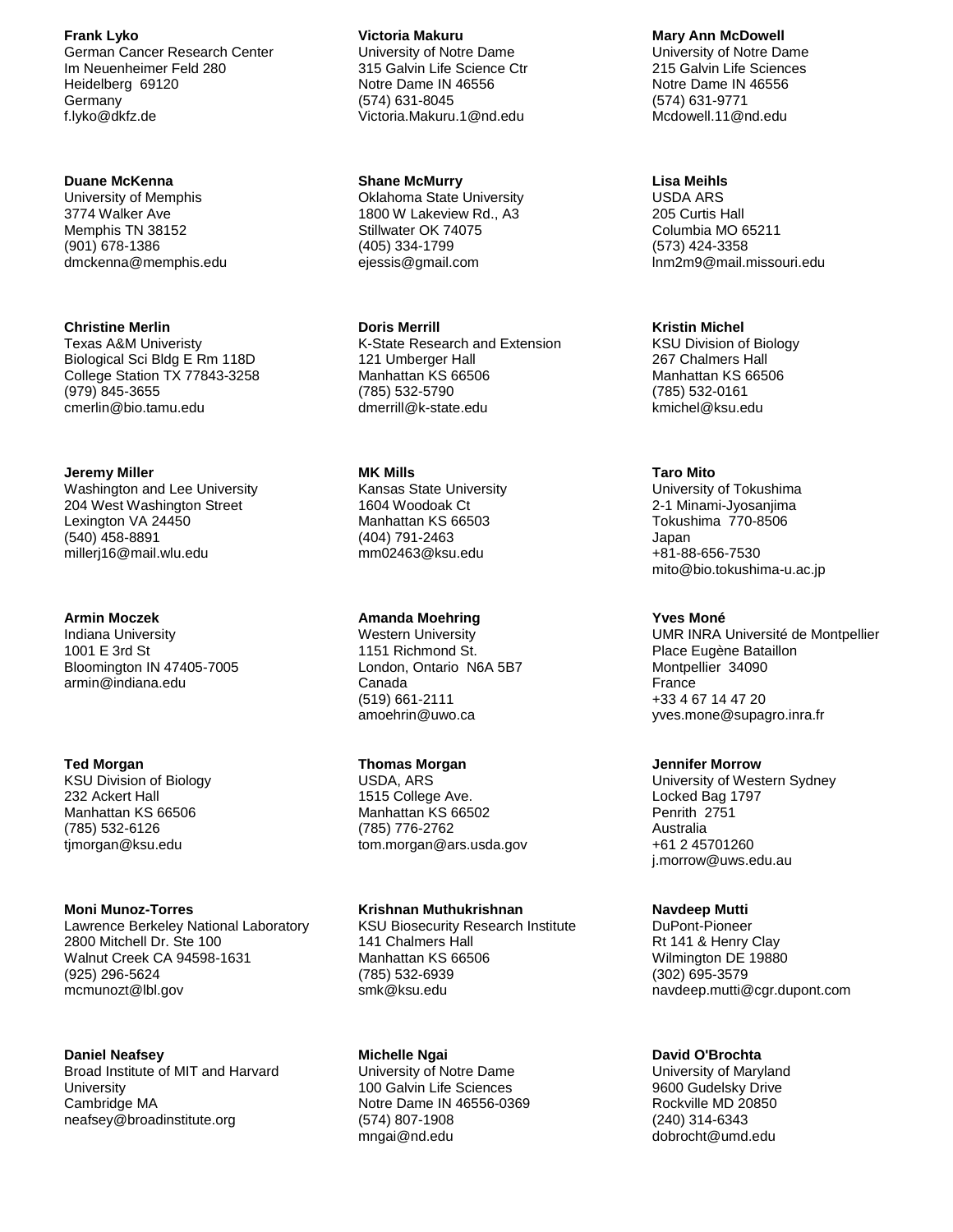#### **Jonathan Oliver**

KSU Dept. of Plant Pathology 4024 Throckmorton Plant Science Ctr Manhattan KS 66506 (785) 532-1341 jonathanoliver@ksu.edu

# **Kristen Panfilio**

University of Cologne Zuelpicher Str. 47b Cologne 50674 **Germany** +49 (0)221 470 8563 kristen.panfilio@alum.swarthmore.edu

#### **Mitulkumar Patel**

University of Greenwich 17, Armada Way Chatham ME4 6PH United Kingdom 07912225326 M.V.Patel@greenwich.ac.uk

#### **Brooke Peterson-Burch**

Pioneer Hi-Bred International Inc. 7200 NW 62nd Ave Johnston IA 50131-0184 (515) 535-4372 brooke.peterson-burch@pioneer.com

# **Patricia Pinheiro**

Cornell University 1802 Hasbrouck Ithaca NY 14850 (607) 319-6091 pvp23@cornell.edu

### **Emily Ragan**

Metropolitan State University of Denver 1365 Monaco Pkwy Denver CO 80220 (785) 317-3543 eragan@msudenver.edu

#### **John Rebers**

Northern Michigan University 1401 Presque Isle Ave Marquette MI 49855 (906) 227-1585 jrebers@nmu.edu

#### **David Rinker**

Vanderbilt University 465 21st Ave South, Ste 6265 Nashville TN 37235 (615) 343-3718 david.rinker@vanderbilt.edu

### **Brenda Oppert**

USDA ARS Ctr. for Grain & Animal Health Research 1515 College Ave Manhattan KS 66502 (785) 776-2780 bso@ksu.edu

### **Alexie Papanicolaou**

University of Western Sydney Hawkesbury Campus, Loced Bag 1797 Penrith, NSW 2751 Australia +61245701385 a.papanicolaou@uws.edu.au

#### **Ashley Peery**

Virginia Tech RM 213 Fralin Hall Blacksburg VA 24061 (757) 646-4333 peerya2@vt.edu

#### **Michael Pfrender**

University of Notre Dame 109B Galvin Life Sciences Notre Dame IN 46554 (574) 631-0591 michael.pfrender.1@nd.edu

**Monica Poelchau** USDA-ARS

2150 Centre Ave., Bldg D Fort Collins CO 80526-8119 (970) 492-7095 monica.poelchau@ars.usda.gov

### **Greg Ragland**

KSU Dept of Entomology 123 W. Waters Hall Manhattan KS 66502 (574) 323-8276 gragland@ksu.edu

### **Kerry Regan**

University of Notre Dame Notre Dame IN (954) 895-8627 kregan1@nd.edu

#### **Hugh Robertson**

Univ of Illinois at Urbana-Champaign 805 E Oregon Urbana IL 61801 (217) 333-0489 hughrobe@uiuc.edu

### **Justin Overcash**

Virginia Tech 360 West Campus Dr. Blacksburg VA 24061 (540) 558-8424 justmo1@vt.edu

### **Yoonseong Park**

KSU Dept of Entomology 123 Waters Hall Manhattan KS 66506 (785) 532-5763 ypark@ksu.edu

#### **Lindsey Perkin**

USDA 1515 College Ave Manhattan KS 66502 (620) 243-2633 Lindsey.Perkin@ars.usda.gov

#### **Tom Phillips**

Kansas State University 123 W. Waters Hall Manhattan KS 66506 (785) 532-6154 twp1@ksu.edu

#### **Helen Poynton**

University of Massachusetts, Boston 100 Morrissey Blvd. Boston MA 02125 (617) 287-7323 helen.poynton@umb.edu

### **Jason Rasgon**

The Pennsylvania State University Room W127, Millennium Sci. Complex University Park PA 16802 (814) 863-3668 jlr54@psu.edu

#### **Stephen Richards**

Baylor College of Medicine One Baylor Plaza, MSC 226 Houston TX 77030 (713) 798-6667 stephenr@bcm.edu

### **Dorith Rotenberg**

KSU Dept. of Plant Pathology 4024 Throckmorton Hl Manhattan KS 66506 (785) 532-1376 drotenbe@ksu.edu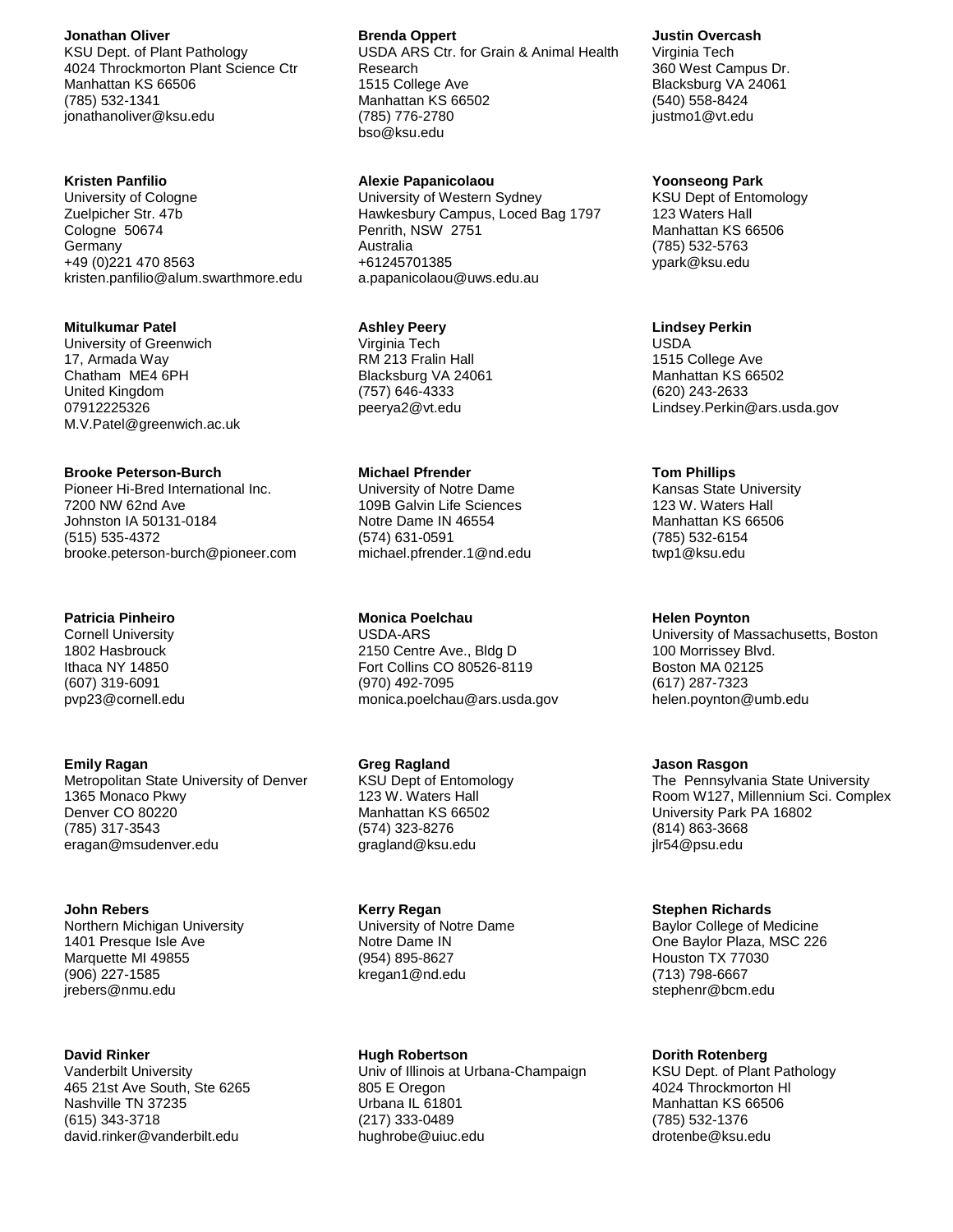**Angie Saadat**

Virginia Tech 360 West Campus Drive Blacksburg VA 24061 (540) 231-0754 saadat13@vt.edu

### **Steve Schaeffer**

The Pennsylvania State University 208 Erwin W. Mueller Lab. University Park PA 16802-5301 (814) 865-3269 sws4@psu.edu

#### **Adam Schieferecke**

Kansas State University 1024 Laramie St. Manhattan KS 66502 (785) 488-8270 ajschief@ksu.edu

#### **Sean Schoville**

UW Madison 637 Russell Labs Madison WI 53706 (608) 262-2956 sean.schoville@wisc.edu

#### **Kent Shelby**

USDA-ARS-BCIRL 1503 S. Providence Columbia MO 65201 (573) 876-8308 kent.shelby@ars.usda.gov

#### **Sheina Sim**

USDA-ARS DKI US PBARC 64 Nowelo Street Hilo HI 96720 (808) 932-2175 ssim8@hawaii.edu

#### **Lori Stevens**

University of Vermont 109 Carrigan Drive Burlington VT 05405 (802) 656-0445 lori.stevens@uvm.edu

### **Cecilia Tamborindeguy**

Texas A&M University TAMU-2475 College Station TX 77843 (832) 779-8070 ctamborindeguy@ag.Tamu.edu **Surya Saha** Boyce Thompson Institute 37 Uptown Rd Apt 8E Ithaca NY 14850 (607) 255-0066 suryasaha@cornell.edu

**Molly Duman Scheel** Indiana University School of Medicine Notre Dame IN (574) 631-7194 mscheel@nd.edu

**Urs Schmidt-Ott** Univ of Chicago Computation Institute 1717 E. 55th Street Chicago IL 60615 (773) 643-6167 uschmid@uchicago.edu

**Erin Scully** USDA-ARS 137 Keim Hall, UNL East Campus Lincoln ND 68583 (402) 472-8357 erin.scully@ars.usda.gov

**Channing Shives** University of Kansas 2364 Vermont St Lawrence KS 66046 (301) 404-2743 cshives316@ku.edu

### **Felipe Simao Neto**

University of Geneva Rue michel-servet 1 Geneve 1211 Switzerland +41223795990 felipe.simao@unige.ch

#### **Siripuk Suraporn**

Mahasarakham University Faculty of science Mahasarakham 11111 **Thailand** +66(0)878524291 siripuk\_s@yahoo.com

#### **Aditi Tayal**

University of Missouri S104 A , 920 E Campus Dr. Columbia MO 65211 (573) 818-5119 tayala@missouri.edu

**Kimberly Sampson**

Bayer 3500 Paramount Parkway Morrisville NC 27560 (919) 257-8041 kimberly.sampson@bayer.com

### **Marc Schetelig**

Fraunhofer IME Winchesterstr. 2 Giessen 35394 Germany +496419939504 marc.schetelig@ime.fraunhofer.de

#### **Derek Schneweis**

KSU Dept. of Plant Pathology 4024 Throckmorton Hall Manhattan KS 66506 derek7@ksu.edu

#### **Mark Seeger**

The Ohio State University 965 Biological Sciences Bldg Columbus OH 43210 (614) 292-5106 seeger.9@osu.edu

**DeWayne Shoemaker**

USDA ARS 1600 SW 23rd Drive Gainesville FL 32608 (352) 682-9048 dewayne.shoemaker@ars.usda.gov

### **Laura Southcott**

The University of Chicago 5114 S Greenwood Ave., Apt. 3 Chicago IL 60615 (773) 383-5963 southcott@uchicago.edu

# **Daisuke Takahashi**

Kansas State University 141 Chalmers Hall Manhattan KS 66506 (785) 532-6121 dskmokks@ksu.edu

#### **Alicia Timm**

KSU Dept of Entomology 123 Waters Hall Manhattan KS 66506 (785) 532-6154 aetimm@gmail.com